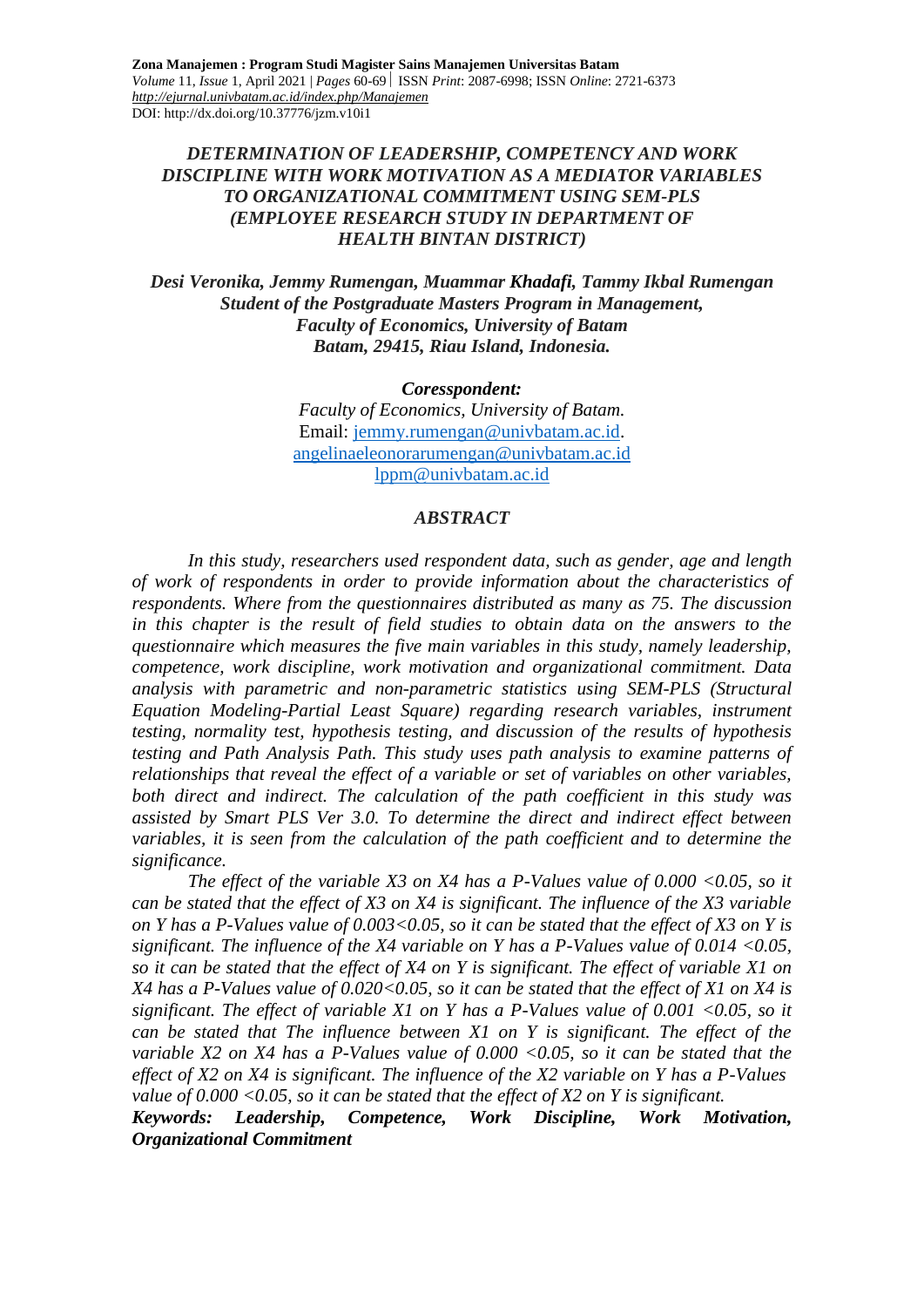# **I. INTRODUCTION**

Based on the Bintan Regency Regional Regulation Number 7 of 2016 concerning the Formation and Composition of Regional Apparatus, the Bintan Regency Health Service has the task of assisting the Regent in carrying out government affairs in the health sector which is the authority of the Regency. In general, the performance of the Health Office is related to the function of formulating technical policies in the health sector, administering government affairs and public services, fostering and facilitating the health sector in the Bintan Regency area, implementing tasks, monitoring, evaluating and reporting in the field of health services, prevention and control of disease, environmental health. , health human resources, health promotion and community empowerment, pharmacy and health supplies, information management and health development and health regulations including the implementation of the secretarial office and the implementation of other tasks assigned by the Regent. Leadership is defined as leading others. The leader is known as a team leader (group leader) who understands what is the responsibility of his leadership, delves into the conditions of his subordinates, is willing to merge himself with the demands and consequences of his responsibilities, and has a commitment to bring each of his subordinates to explore his capacity to produce achievements. the highest. Competence can also be defined as the ability to carry out or perform a job or task which is based on skills and knowledge and is supported by the work attitude demanded by the job. The need to create discipline in work so that you can

organize your work properly. Work discipline is the most important operational function of human resource management, because the better the employee's work discipline, the higher the work performance they can achieve, whereas if there is no application of good work discipline it will be difficult for the company to achieve optimal results. Work motivation is the attitude of individuals or groups to work together to do more active and voluntary work so that work can be completed faster and better. Organizational commitment is an attitude or behavior of a person to the organization in the form of loyalty and the achievement of the vision, mission and goals of the organization. A person can be said to have a high commitment to the organization, it can be seen by looking at the characteristics including a strong belief and acceptance of the goals and values of the organization, a strong willingness to work for the organization and a strong desire to remain a member of the organization. commitment is not just about passive feelings of loyalty.

## **Formulation of the problem**

1. Does leadership directly determine the work motivation?

2. Does Competence directly determine the Work Motivation?

3. Does Work Discipline directly determine the Work Motivation?

4. Does Work Motivation directly determine the Organizational Commitment?

5. Does leadership directly determine the organizational commitment?

6. Does Competence directly determine the Organizational Commitment?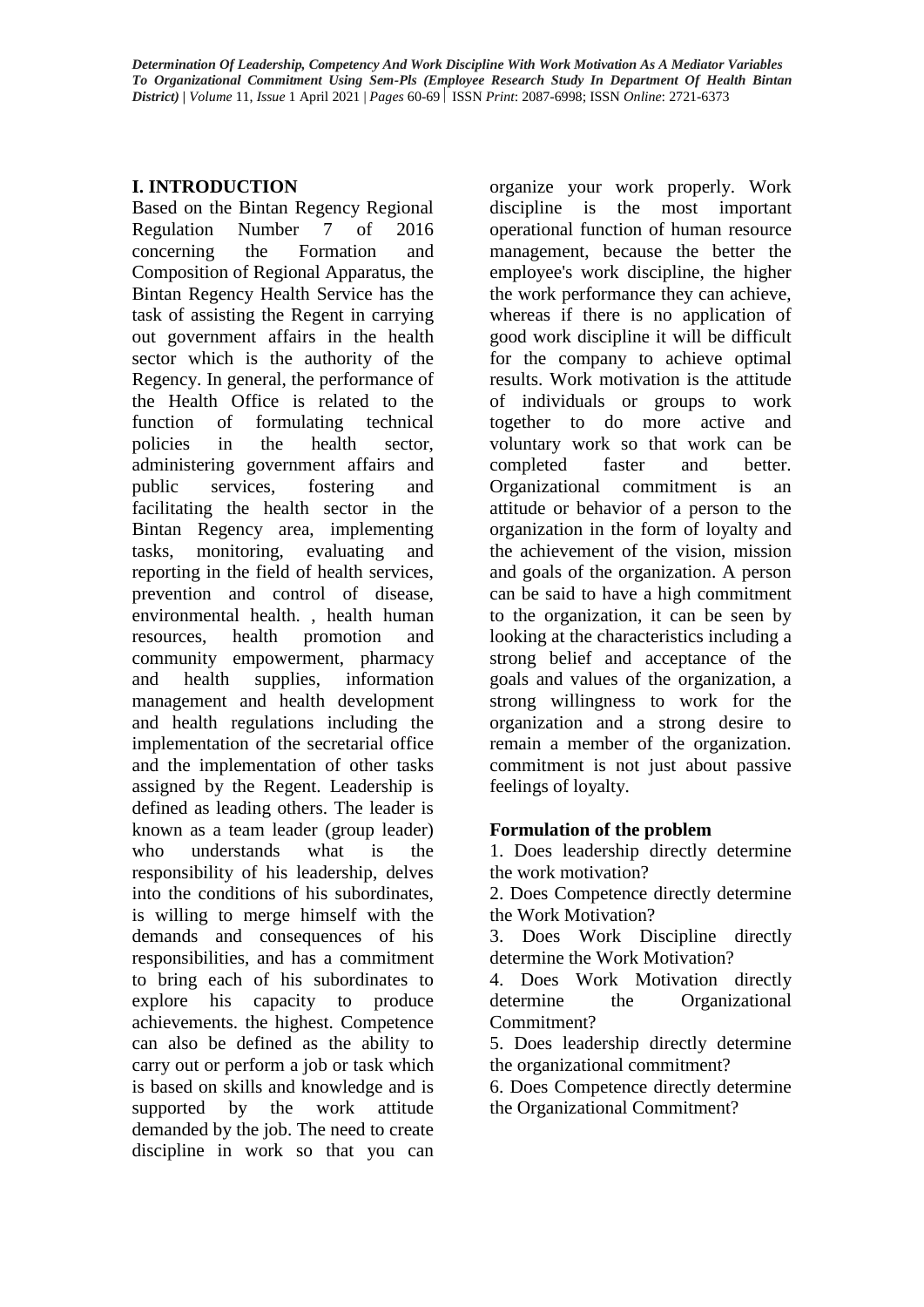7. Does Work Discipline directly determine the Organizational Commitment?

### **II. RESEARCH METHOD**

In this study, researchers used respondent data, such as gender, age and length of work of respondents in order to provide information about relationships. Where from the questionnaires distributed as many as 75. The discussion in this chapter is the result of field studies to obtain questionnaire answer data that measures five main variables in this study, namely leadership, competence, work discipline, work motivation, and organizational commitment. Data analysis with parametric and nonparametric statistics using SEM-PLS (Structural Equation Modeling-Partial Least Square) regarding research variables, instrument tests, normality tests, hypothesis testing, and discussion of the results of hypothesis testing and Path Analysis Path. This study uses path analysis (path analysis) to examine relationship patterns that reveal the effect of a variable or a set of other variables, both direct and indirect. The calculation of the path coefficient in this study was assisted by Smart PLS Ver **Internal Consistency Analysis**

3.0. For the effect of departing directly and indirectly between variables, the results of the calculation of the coordination coordinates are to see the significance.

### **Population and Sample**

The population in this study was in Department Of Health Bintan District, amounting to 75 people regardless of specific strata and field of duty. Arikunto (in Riduwan, 2012: 210) states that if the subject is less than 100, it is better to take all of them, so that the research is a population study. Because of population limitations, all members of the population were used as the research sample, so this study used a saturated sample, which was taken through the Census Technique using proportional random sampling.

### **III. RESULT AND DISCUSSION**

Internal consistency analysis is a form of reliability used to assess the consistency of results across items on the same test. Internal consistency testing using a composite reliability value with the criteria of a variable is said to be reliable if the composite reliability value is> 0.600 (Hair, Hult, Ringle, & Sarstedt, 2014).

| <b>Variabel</b> | Cronbach's<br><b>Alpha</b> | $rho_A$ | Composite<br><b>Reliability</b> | <b>Average Variance Extracted</b><br>(AVE) |
|-----------------|----------------------------|---------|---------------------------------|--------------------------------------------|
| X <sub>1</sub>  | 0.735                      | 0.809   | 0.804                           | 0.330                                      |
| X <sub>2</sub>  | 0.758                      | 0.757   | 0.762                           | 0.348                                      |
| X3              | 0.772                      | 0.848   | 0.835                           | 0.432                                      |
| X4              | 0.784                      | 0.840   | 0.845                           | 0.438                                      |
| v               | 0.804                      | 0.880   | 0.842                           | 0.408                                      |

 $T_{\alpha}$ k $\alpha$ 11

Source: Data Processing (2020)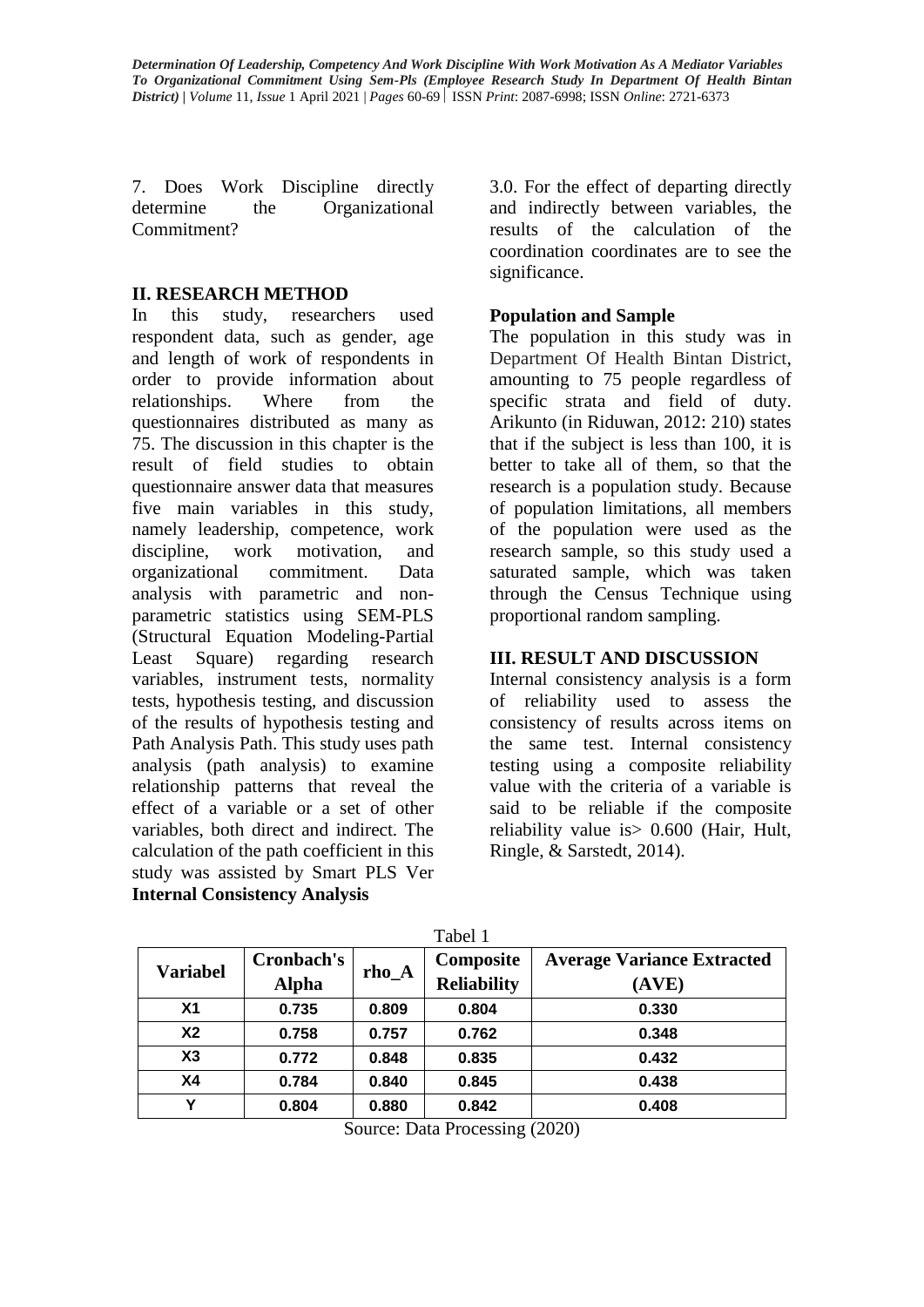Based on the data of the internal consistency analysis in the table above, the results show that the variables X1,

X2, X3, X4 and Y have a composite reliability value> 0.600, so all X1, X2, X3, X4 and Y variables are reliable.

### **Convergent Validity**

|                   | Tabel 2   |                        |       |           |   |  |
|-------------------|-----------|------------------------|-------|-----------|---|--|
|                   | <b>X1</b> | $\overline{\text{X2}}$ | X3    | <b>X4</b> | Y |  |
| X1.1              | 0.745     |                        |       |           |   |  |
| X1.10             | 0.536     |                        |       |           |   |  |
| X1.2              | 0.585     |                        |       |           |   |  |
| $\overline{X1.3}$ | 0.719     |                        |       |           |   |  |
| X1.4              | 0.748     |                        |       |           |   |  |
| X1.5              | 0.690     |                        |       |           |   |  |
| X1.6              | 0.690     |                        |       |           |   |  |
| X1.7              | 0.429     |                        |       |           |   |  |
| X1.8              | 0.412     |                        |       |           |   |  |
| X1.9              | 0.424     |                        |       |           |   |  |
| X2.1              |           | 0.517                  |       |           |   |  |
| X2.2              |           | 0.633                  |       |           |   |  |
| X2.3              |           | 0.713                  |       |           |   |  |
| X2.4              |           | 0.595                  |       |           |   |  |
| X2.5              |           | 0.745                  |       |           |   |  |
| X2.6              |           | 0.533                  |       |           |   |  |
| X2.7              |           | 0.600                  |       |           |   |  |
| X2.8              |           | 0.424                  |       |           |   |  |
| X3.1              |           |                        | 0.816 |           |   |  |
| X3.2              |           |                        | 0.720 |           |   |  |
| X3.3              |           |                        | 0.735 |           |   |  |
| X3.4              |           |                        | 0.695 |           |   |  |
| X3.5              |           |                        | 0.694 |           |   |  |
| X3.6              |           |                        | 0.676 |           |   |  |
| X3.7              |           |                        | 0.549 |           |   |  |
| X3.8              |           |                        | 0.482 |           |   |  |
| X4.1              |           |                        |       | 0.719     |   |  |
| X4.2              |           |                        |       | 0.637     |   |  |
| X4.3              |           |                        |       | 0.710     |   |  |
| X4.4              |           |                        |       | 0.766     |   |  |
| X4.5              |           |                        |       | 0.757     |   |  |
| X4.6              |           |                        |       | 0.775     |   |  |
| X4.7              |           |                        |       | 0.562     |   |  |
| X4.8              |           |                        |       | 0.431     |   |  |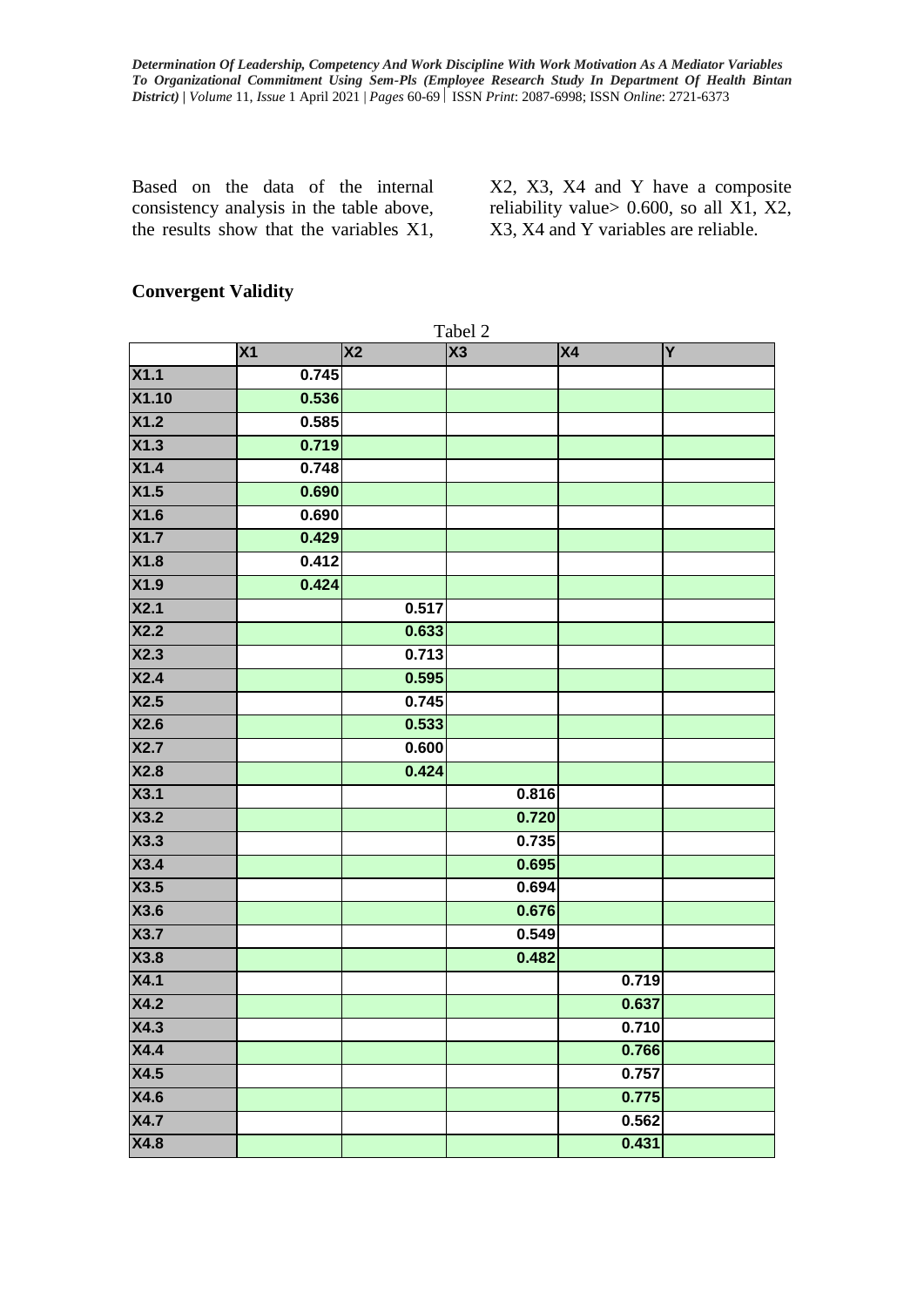| <b>Y1</b>       |  |  | 0.819 |
|-----------------|--|--|-------|
| <b>Y10</b>      |  |  | 0.419 |
| Y <sub>2</sub>  |  |  | 0.651 |
| $\overline{Y3}$ |  |  | 0.836 |
| <b>Y4</b>       |  |  | 0.750 |
| Y5              |  |  | 0.755 |
| <b>Y6</b>       |  |  | 0.755 |
| <b>Y7</b>       |  |  | 0.728 |
| <b>Y8</b>       |  |  | 0.408 |
| Y9              |  |  | 0.534 |

Source: Data Processing (2020)

Based on the table above, it can be seen that the value of outer loading for variables X1, X2, X3, X4, Y where the value of all the items in the 5 variables tested is greater than 0.4, so all indicators in 5 variables are declared valid.

Discriminant validity aims to assess an indicator of a construct variable is valid or not, namely by looking at the Heterotrait Value - Monotrait Ratio Of Corelation (HTMT) <0.90, then the variable has good (valid) discriminant validity (Hair, Hult, Ringle, & Sarstedt, 2014).

|                |       |                | ----- |       |  |
|----------------|-------|----------------|-------|-------|--|
| Variabel       | Χ1    | X <sub>2</sub> | X3    | Χ4    |  |
| Χ1             |       |                |       |       |  |
| X2             | 0.529 |                |       |       |  |
| X <sub>3</sub> | 0.472 | 0.376          |       |       |  |
| Χ4             | 0.610 | 0.667          | 0.609 |       |  |
|                | 0.844 | 0.703          | 0.557 | 0.787 |  |
|                |       |                |       |       |  |

### **Disciplinary Validity**

Source: Data Processing (2020)

Tabel 3

Based on the table above, the results of the correlation of variables X1 with X2, X1 with X3, X1 and X4, variables X1 and Y all variables have a correlation value <0.900, thus the correlation value of all variables is declared valid.

### **Structural Model Analysis (Inner Model)**

The structural model analysis or (inner model) aims to test the research hypothesis. The part that needs to be analyzed in the structural model is the coefficient of determination (R Square) by testing the hypothesis. Collinearity test is to prove whether the correlation between latent variables / constructs is strong or not. If there is a strong correlation, it means that the model contains problems from a methodological point of view, because it has an impact on the estimation of its statistical significance. This problem is known as collinearity. The value used to analyze it is by looking at the Variance Inflation Factor (VIF) value. (Hair,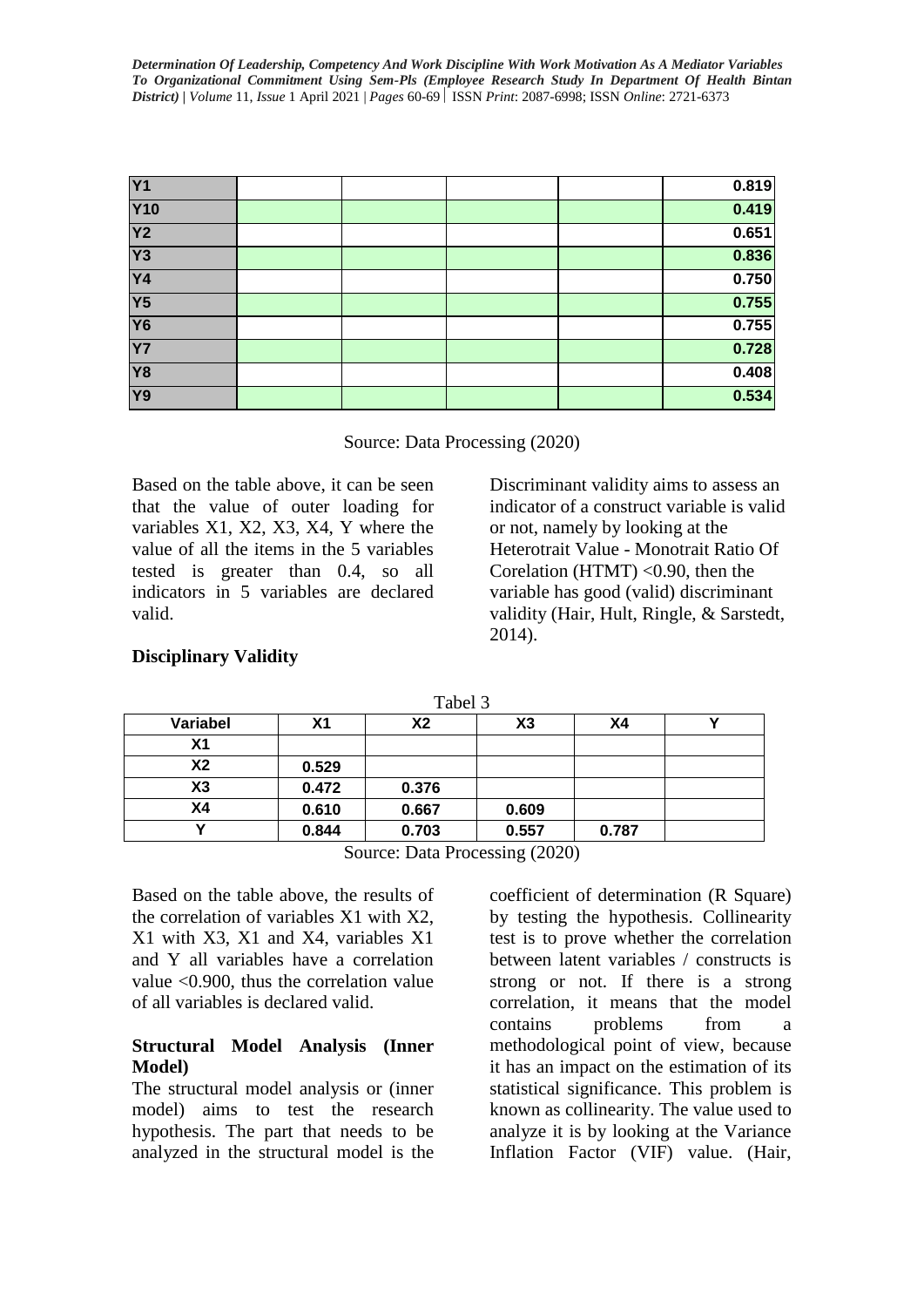Hult, Ringle, & Sarstedt, 2014; Garson, 2016). If the VIF value is greater than 5.00, it means a collinearity problem occurs, and conversely there is no collinearity problem if the VIF value is <5.00 (Hair, Hult, Ringle, & Sarstedt, 2014).

|                | Tabel 4 |           |    |       |       |  |  |
|----------------|---------|-----------|----|-------|-------|--|--|
| Variabel       | X1      | <b>X2</b> | X3 | X4    |       |  |  |
| X <sub>1</sub> |         |           |    | 1.252 | 1.356 |  |  |
| <b>X2</b>      |         |           |    | 1.149 | 1.384 |  |  |
| X3             |         |           |    | 1.133 | 1.353 |  |  |
| X4             |         |           |    |       | 1.854 |  |  |
|                |         |           |    |       |       |  |  |

Source: Data Processing (2020)

From the data above it can be described that the VIF value for the correlation X1 with Y, X2 with Y, X3 with Y, X4 with Y has a value  $\leq 5.00$  so there is no collinearity problem, thus from the data above, the structural model is in the case of it does not contain a collinearity problem.

### **Direct Influence Hypothesis**

Testing the direct effect hypothesis aims to prove the hypotheses of the effect of a variable on other variables directly (without intermediaries). If the path coefficient value is positive it indicates

that an increase in the value of one variable is followed by an increase in the value of other variables, if the path coefficient value is negative it indicates that an increase in one variable is followed by a decrease in the value of another variable. If the probability value (P-Value) <Alpha (0.05) then Ho is rejected (the effect of a variable with other variables is significant). If the probability value (P-Value)> Alpha (0.05) then Ho is rejected (the effect of one variable with other variables is not significant).

| Variabel                                   | Real   | Average | <b>Standard</b>  |                   | P             |  |
|--------------------------------------------|--------|---------|------------------|-------------------|---------------|--|
|                                            | sample | sample  | <b>Deviation</b> | <b>Statistics</b> | <b>Values</b> |  |
| $X1 - > X4$                                | 0.237  | 0.234   | 0.100            | 2.384             | 0.020         |  |
| $X1 - Y$                                   | 0.322  | 0.350   | 0.116            | 2.783             | 0.007         |  |
| $X2 - > X4$                                | 0.356  | 0.375   | 0.088            | 4.036             | 0.000         |  |
| $X2 \rightarrow Y$                         | 0.246  | 0.228   | 0.096            | 2.554             | 0.013         |  |
| $X3 - > X4$                                | 0.344  | 0.357   | 0.082            | 4.187             | 0.000         |  |
| $X3 \rightarrow Y$                         | 0.183  | 0.176   | 0.088            | 2.066             | 0.042         |  |
| $X4 - Y$                                   | 0.291  | 0.283   | 0.116            | 2.517             | 0.014         |  |
| $\alpha$ $\beta$ , $\beta$ $\beta$ $\beta$ |        |         |                  |                   |               |  |

Source: Data Processing (2020)

1. The direct effect of variable X3 on variable X4 has a path coefficient of 4.187 (positive), so an increase in the value of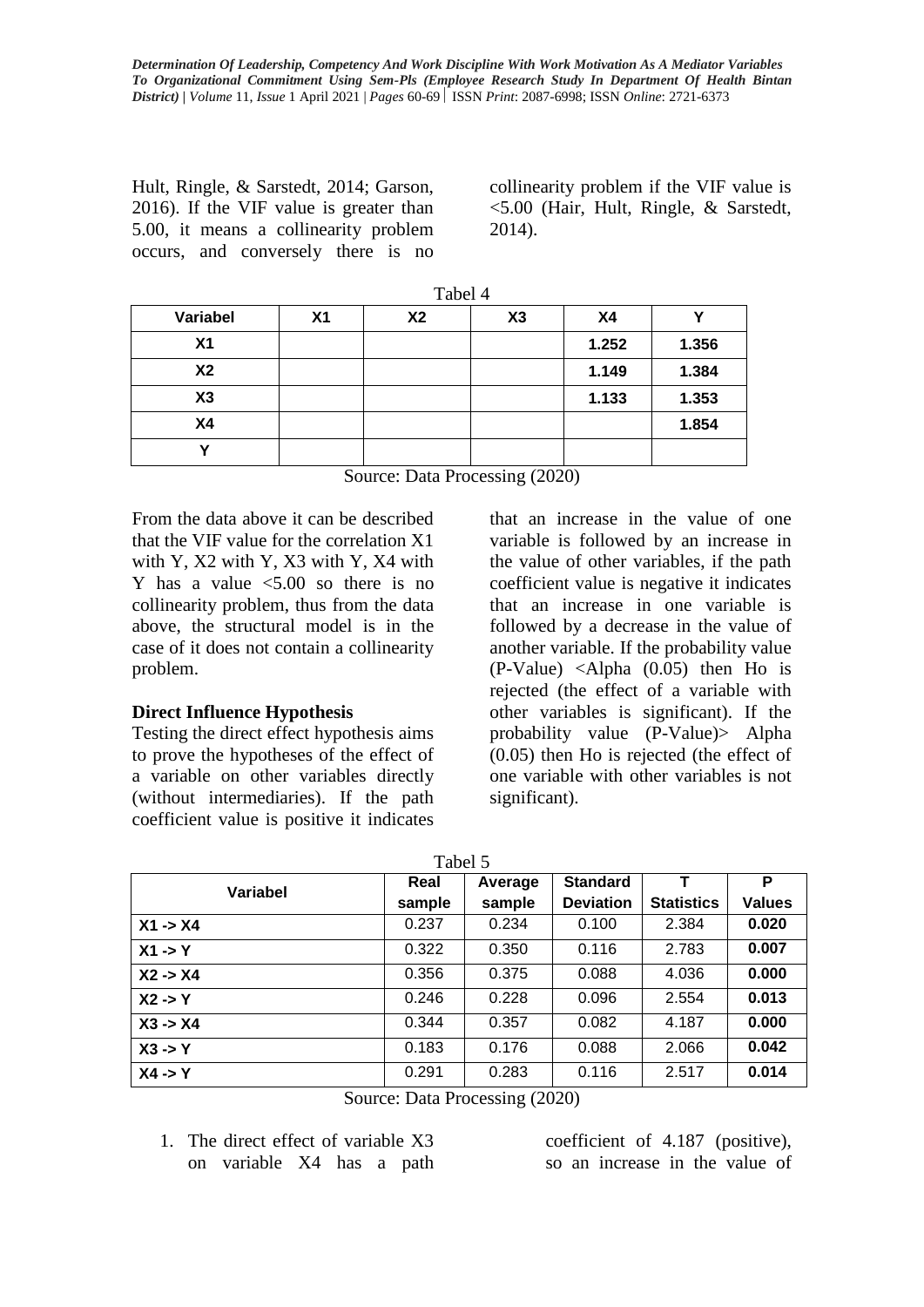variable X3 will be followed by an increase in variable X4. The influence of the X3 variable on X4 has a P-Values value of  $0.000 \leq 0.05$ , so it can be stated that the effect of X3 on X4 is significant.

- 2. The direct effect of variable X3 on variable Y has a path coefficient of 2.066 (positive), so an increase in the value of variable X3 will be followed by an increase in variable Y.The effect of variable X3 on Y has a P-Values value of  $0.042 < 0.05$ . so it can be stated that the influence between X3 on Y is significant.
- 3. The direct effect of variable X4 on variable Y has a path coefficient of 2.517 (positive), so an increase in the value of variable X4 will be followed by an increase in variable Y.The effect of variable X4 on Y has a P-Values value of  $0.014 < 0.05$ , so it can be stated that the influence between X4 on Y is significant.
- 4. The direct effect of variable X1 on variable X4 has a path coefficient of 2,384 (positive), so an increase in the value of variable X1 will be followed by an increase in variable X4. The effect of variable X1 on X4 has a P-Values value of  $0.020 \le 0.05$ . so it can be stated that the effect of X1 on X4 is significant.
- 5. The direct effect of variable X1 on variable Y has a path

coefficient of 3,542 (positive), so an increase in the value of variable X1 will be followed by an increase in variable Y. The effect of variable X1 on Y has a P-Values value of  $0.001$  <  $0.05$ , so it can be stated that the influence between X1 on Y is significant.

- 6. The direct effect of variable X2 on variable X4 has a path coefficient of 4.036 (positive), so an increase in the value of variable X2 will be followed by an increase in variable X4. The influence of the variable X2 on X4 has a P-Values value of  $0.000$  <  $0.05$ , so it can be stated that the effect of X2 on X4 is significant.
- 7. The direct effect of variable X2 on variable Y has a path coefficient of 2.554 (positive), so an increase in the value of variable X2 will be followed by an increase in variable X4. The influence of the X2 variable on Y has a P-Values value of 0.013 <0.05, so it can be stated that the effect of X2 on Y is significant.

## **Coefficient of Determination**

The coefficient of determination (R Square) aims to evaluate the accuracy of the predictions of a variable. In other words, to evaluate how the variation in the value of the dependent variable is affected by the variation in the value of the independent variable in a path model.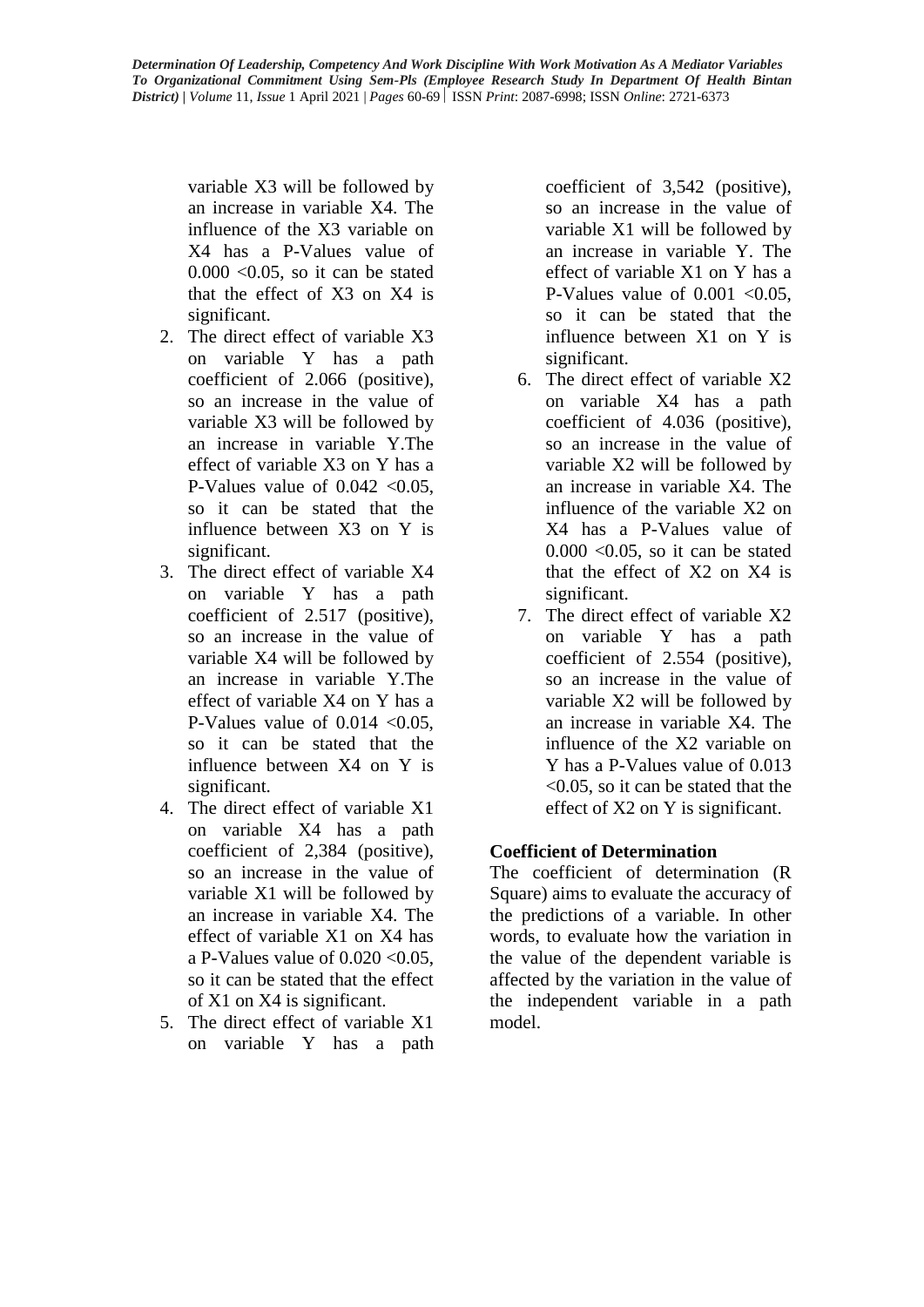| Tabel 6         |                 |                          |  |  |  |
|-----------------|-----------------|--------------------------|--|--|--|
| <b>Variabel</b> | <b>R</b> Square | <b>Adjusted R Square</b> |  |  |  |
| Χ4              | 0.461           | 0.438                    |  |  |  |
|                 | 0.608           | 0.586                    |  |  |  |

Source: Data Processing (2020)

### **IV. CONCLUSION**

Leaders are expected to be able to participate more actively in every activity, so that leaders can become motivators who can always provide enthusiasm and direction to employees, improve employee competence with education and training for each employee, the need for increased supervision of work discipline, especially in terms of timeliness, the need providing promotion to employees who excel in order to increase employee motivation, providing motivation simultaneously will result in employee organizational commitment in work.

### **REFERENCES**

- Anwar Sanusi, 2011, Business Research Methods, Salemba Empat, Jakarta.
- A A. Anwar Prabu Mangkunegara, 2013, Company Human Resource Management, Youth Rosdakarya, Bandung.
- Davis Keith. 2010. Agus Dharma's translation. Behavior in Organizations. Jakarta: Erlangga.
- Dessler, Gary, 2011. Human Resource Management. New iersey: Pearson Education.
- Fred R. David, (2013). Strategic Management, Concepts & Cases. Pearson Education Limited, England
- Edison, 2016. Human Resource Management, Bandung: Alfabeta.
- Handoko, T. Hani 2011, Human Resources Management, BPFE, Yogyakarta
- Gibson, et al. (2012). Organizations: behavior, structure, processes, fourteenth edition. New York: The McGraw-Hill Companies, Inc.
- Hasibuan, S.P Malayu. 2013. Human Resource Management. Jakarta: PT Bumi Aksara
- Hasibuan S.P Malayu. 2014. Human Resource Management. Jakarta: Earth

#### Script.

- Heidjrachman and Suad Husnan (Ed. 4). 2011. Personnel Management. Yogyakarta: BPFE.
- Hick, Herbert, G., Gullett, C., Ray. 2011. Organization: Theory and Behavior, by Mc. Graw Hill, Inc.
- Hutapea, Parulian and Nurianna Thoha, 2011, Competency Plus: Theory, Design, Cases and Applications for Dynamic HR and Organizations, Publisher: Gramedia Pustaka Utama, Jakarta
- Kartono, Kartini. (2010). Leader and Leadership, Jakarta: Raja Grafindo Persada.
- Kinman, G. and Jones, F. (2010). Running up the down escalator: stressors and strains in UK academics. Quality in Higher Education, Vol. 9 No. 1, pp. 22- 37.